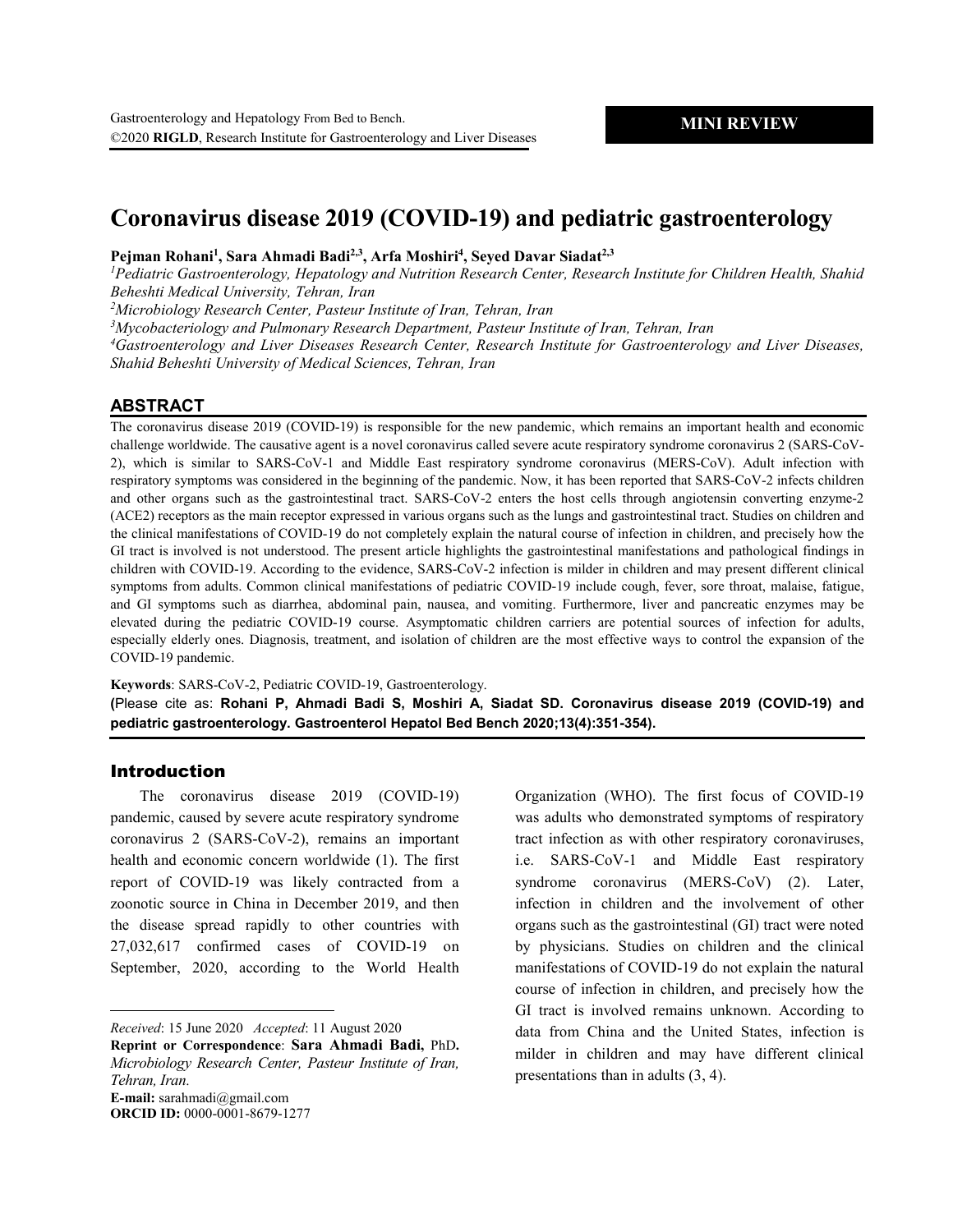### **Mechanism of gastrointestinal disease**

Similar to MERS-CoV and SARS-CoV-1, SARS-CoV-2 belongs to the β-coronaviruses which are positive single-stranded RNA viruses enclosed in envelopes containing glycosylated spike (S) proteins (5). The entry of SARS-CoV-2 to the host cells is mediated by the binding of S proteins to angiotensin converting enzyme-2 (ACE2) receptors. In addition, the fusion of the virus to cells needs transmembrane protease serine 2 (TMPRSS2), which helps the detachment of the S protein of the virus from the cell membrane (6). A structural study reported the higher affinity of SARS-CoV-2 to ACE2 compared to SARS-CoV, which could explain the higher COVID-19 infection rate (7). There are many ACE2 receptors in the GI tract, from the esophagus through the colon. The pancreas and cholangiocytes also have ACE2 receptors (8). According to the data, the GI tract, liver, and pancreas can be suitable targets for SARS-CoV-2. The presence of SARS-CoV-2 in intestinal mucosa is evidence of viral invasion. Despite virus shedding in the stools of patients with COVID-19, fecal-oral transmission is a suspected yet currently unproven route of transmission (9, 10).

Many studies have reported the clinical presentations of COVID-19 infection, and some have mentioned GI manifestations (Table 1). Diarrhea, nausea, vomiting, and abdominal pain are common GI manifestations with diarrhea being the most common. Liguoro et al. reported the incidence of diarrhea and vomiting to be 9.7% and 7.2%, respectively (11). Anorexia or loss of appetite could be a result of systemic inflammation which generally occurs as a common symptom of most

infections; thus, in our opinion, anorexia is not a GI manifestation of COVID-19 infection. GI manifestations could present before other symptoms, and in some studies, they have been reported as the only manifestations. A study on adults indicated that GI manifestations may be a sign of worse prognoses of COVID-19 infection (12).

During the COVID-19 pandemic, one important concern is pediatric patients with inflammatory bowel disease (IBD) due to the mechanism of GI involvement in COVID-19 patients. Although it is known that there are a lot of ACE2 receptors in the ileum and colon, how IBD affects ACE2 expression has not been determined. Because many COVID-19 patients take immunosuppressive medication, such as steroids, immunomodulators, or biologic agents, an important question has arisen about the tendency of patients to COVID-19 infection or even more severe ones. Turner et al. have declared that currently the evidence is not sufficient to show that pediatric patients are more prone to infection or a worse course of disease (13). Current studies suggest that no change in medication or reduction in immunosuppression is mandatory. Any change in the treatment protocol may predispose patients to a relapse, creating a need for more immunosuppression and predisposing patients to infection or hospital admission (13, 14).

### **Hepatobiliary and pancreatic manifestations**

Several reports have demonstrated elevated liver enzymes in children infected with SARS-Cov-2 (Table 2). Liguoro et al. mentioned high transaminase in 12.3% children infected with COVID-19 (11). Studies on adults have indicated aspartate aminotransferase

**Table 1.** GI manifestations in children infected with SARS-CoV-2

|                         | <b>Table 1.</b> Of mannestations in emigren imeeted with $\beta$ tree Co $\ell$ |                    | Diarrhea           | Reference |
|-------------------------|---------------------------------------------------------------------------------|--------------------|--------------------|-----------|
| <b>Study Population</b> | Nausea/Vomiting                                                                 | Abdominal pain     |                    |           |
|                         | Patient/Percentage                                                              | Patient/Percentage | Patient/Percentage |           |
| 291                     | 31(11)                                                                          | 17(5.8)            | 37(13)             | (21)      |
| 20                      | 2(10)                                                                           |                    | 3(15)              | (22)      |
| 171                     | 11 (6.4)                                                                        |                    | 15(8.8)            | (23)      |
|                         | 4(47)                                                                           |                    |                    | (24)      |
|                         | 4(50)                                                                           |                    | 3(38)              | (25)      |
| 25                      | 2(8)                                                                            |                    | 3(12)              | (26)      |
| 10                      |                                                                                 |                    | 3(30)              | (10)      |
| 31                      |                                                                                 |                    | 3(10)              | (27)      |
| 36                      | 2(5)                                                                            |                    | 2(5)               | (28)      |
| 34                      | 4(12)                                                                           |                    | 4(12)              | (29)      |
|                         |                                                                                 |                    | 2(22)              | (30)      |
|                         |                                                                                 |                    | 4(57)              | (31)      |
| 100                     | 10(10)                                                                          |                    | 9 (9)              | (32)      |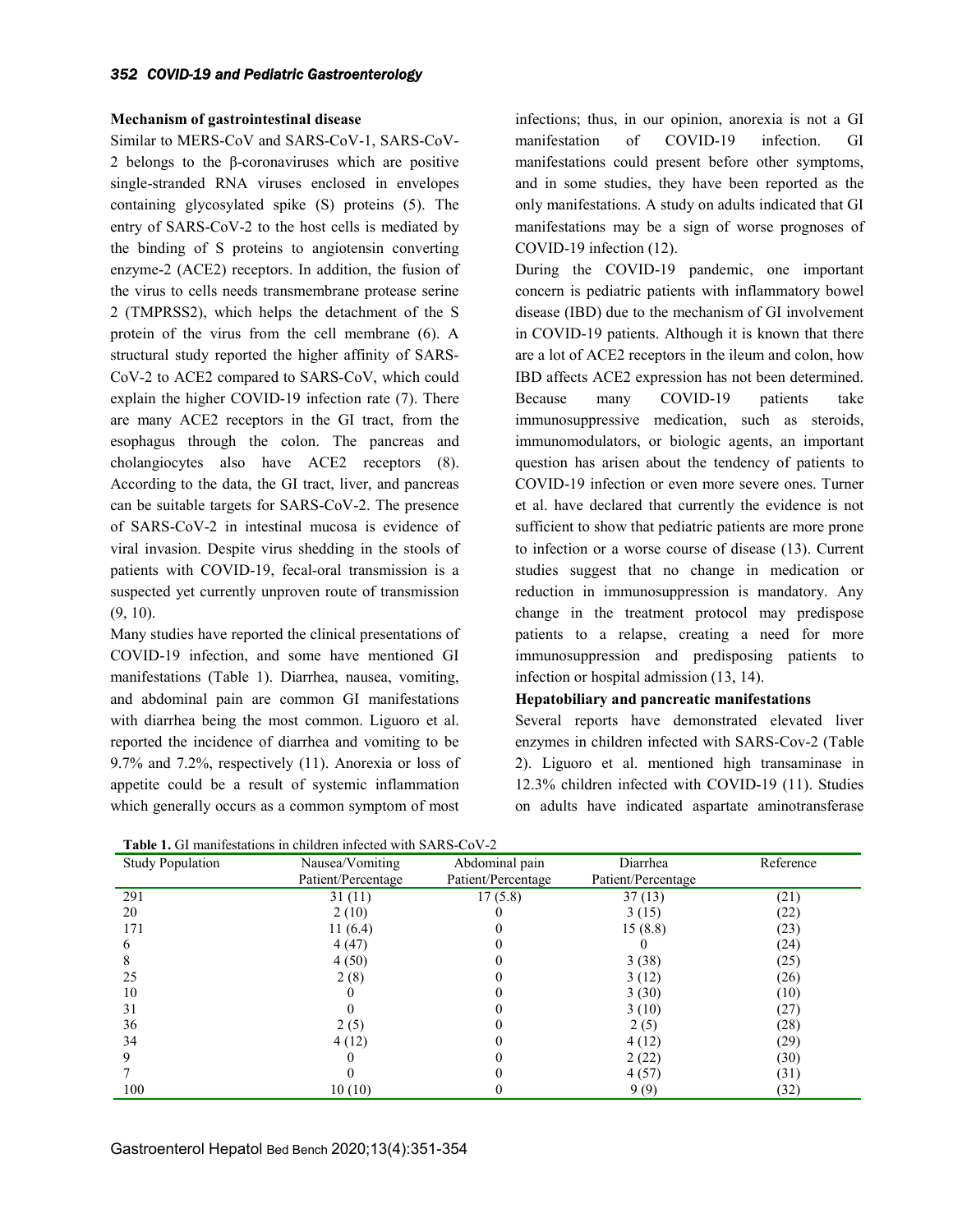elevation concurrent with severe disease (15). Acute hepatitis and direct hyperbilirubinemia are not unexpected while ACE2 receptors present themselves on cholangiocytes (16).

**Table 2.** Elevated liver enzymes in children infected with SARS-Cov-2

| <b>Study Population</b> | Patient/Percentage | Reference |
|-------------------------|--------------------|-----------|
| 171                     | 25(15)             | 23)       |
| 20                      | 5(25)              | 22)       |
| 8                       | 2(25)              | 25)       |
| 10                      | 2(20)              | (33)      |
| 31                      | 6(19)              | (27)      |
| $\overline{c}$          | 2(100)             | (34)      |
| 36                      | 3(8)               | $^{(28)}$ |
| 100                     | 10(10)             | 32)       |
| 10                      | 2(20)              | (35)      |

Acute pancreatitis has not been reported in children. Wang et al. mentioned that among 52 adult patients with COVID-19 pneumonia, 17% had elevated levels of pancreatic enzymes (17). To diagnose acute pancreatitis, radiologic findings (abdominal CT or abdominal ultrasound) are necessary; elevated pancreatic enzymes may not imply pancreatic injury. According to Baltar et al., hyperlipasemia is reported in a minority of adult patients with COVID-19 infection, and it has not been associated with worse prognoses. In their study, the radiologic findings of patients were not consistent with a diagnosis of pancreatitis (18).

#### **Endoscopic procedures during COVID-19**

In their position paper about pediatric endoscopy during the COVID-19 pandemic, The North American Society of Pediatric Gastroenterology, Hepatology, and Nutrition (NASPGHAN) declared that upper and lower endoscopy are very high-risk procedures for healthcare workers (19) and should be conducted only in limited urgent situations. During the procedures, proper precautions for healthcare workers must be taken, including the use of face respirators such as the FFP2 or N95 mask, face shields, hair nets, water-proof disposable gowns, double latex gloves, and shoe covers. In addition, the procedure room should have a negative pressure system (20). SARS-CoV-2 infection is common in children who may have different clinical presentations from adults. Although children are usually asymptomatic carriers and have a good prognosis, it is noteworthy that they are potential sources of infection, especially for older adults. Diagnosis, treatment, and isolation of infected children

are the most effective ways to control the spread of the COVID-19 pandemic. A COVID-19 diagnosis should be considered in children with common clinical manifestations, including cough, fever, sore throat, malaise, fatigue, and GI symptoms such as diarrhea, abdominal pain, nausea, and vomiting. The course of pediatric infection is usually milder than adults, but severe cases may occur. Elevated liver and pancreatic enzymes may also be detected during the course of pediatric COVID-19. Supportive care is usually the only treatment needed. However, this interpretation needs more epidemiological and clinical investigation because of the rapidly growing amount of released data

## Conflict of interests

The authors declare that they have no conflict of interest.

## References

1. Cevik M, Bamford C, Ho A. COVID-19 pandemic–A focused review for clinicians. Clin Microbiol Infect 2020;26:842-47.

2. Guan Wj, Ni ZY, Hu Y, Liang WH, Ou CQ, He JX, et al. Clinical characteristics of coronavirus disease 2019 in China. N Engl J Med 2020;382:1708-20.

3. Pathak EB, Salemi JL, Sobers N, Menard J, Hambleton IR. COVID-19 in children in the United States: Intensive care admissions, estimated total infected, and projected numbers of severe pediatric cases in 2020. J Public Health Manag Pract 2020;26:325-33.

4. Dong Y, Mo X, Hu Y, Qi X, Jiang F, Jiang Z, et al. Eastin C, Eastin T. Epidemiological characteristics of 2143 pediatric patients with 2019 coronavirus disease in China. Pediatrics. 2020. J Emerg Med 2020;58:712.

5. Rabi FA, Al Zoubi MS, Kasasbeh GA, Salameh DM, Al-Nasser AD. SARS-CoV-2 and Coronavirus Disease 2019: What We Know So Far. Pathogens 2020;9:231.

6. Hoffmann M, Kleine-Weber H, Schroeder S, Krüger N, Herrler T, Erichsen S, et al. SARS-CoV-2 cell entry depends on ACE2 and TMPRSS2 and is blocked by a clinically proven protease inhibitor. Cell 2020;181:271-80.

7. Wrapp D, Wang N, Corbett KS, Goldsmith JA, Hsieh CL, Abiona O, et al. Cryo-EM structure of the 2019-nCoV spike in the prefusion conformation. Science 2020;367:1260-3.

8. Zhang H, Kang Z, Gong H, Xu D, Wang J, Li Z, et al. Digestive system is a potential route of COVID-19: an analysis of single-cell coexpression pattern of key proteins in viral entry process. Gut 2020;69:1010-8.